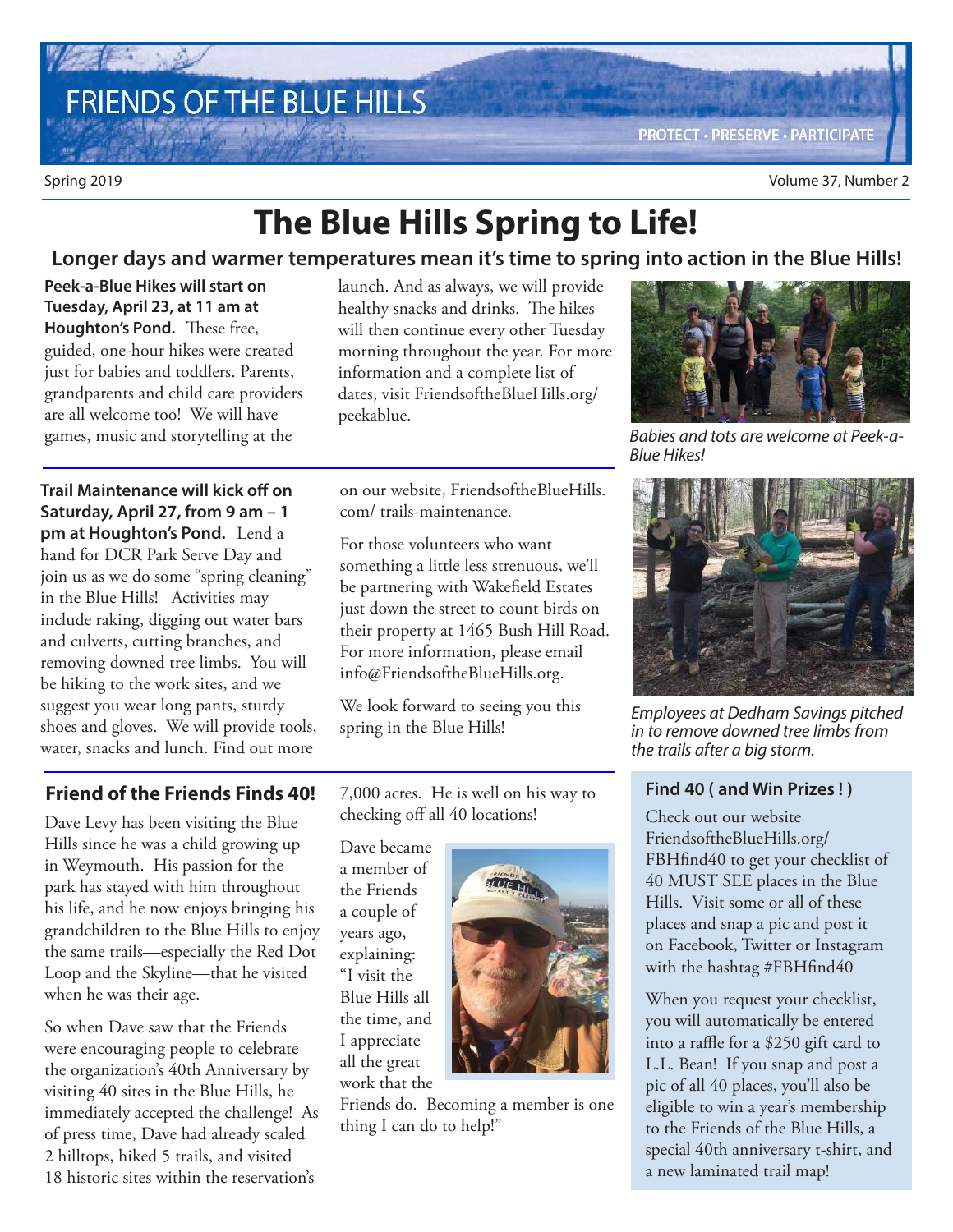## **Love in the Blue Hills…thanks to you!**

For Valentine's Day, we asked you to share your Blue Hills love stories with us, so we could post them on our website on February 14… and we were overwhelmed by the response! Lovely stories of Blue Hills first dates, a touching story about a how a woman's love for a horse led her to the love of her life, and even how our own Blue Hills Park Ranger met his wife while leading a dog walking program in the Blue Hills! But the one that really knocked our socks off came from Vicky Varnum, whose then boyfriend

planned to propose in the Blue Hills. Not content to just popping the question while walking along the Skyline Trail, he designed a day-long scavenger hunt throughout the Blue Hills using poems he wrote as clues for each location. After a day of mountain biking, playing golf at Ponkapoag, walking on the Bog Boardwalk, having a picnic, and hiking on Chickatawbut Trail, Ken finally proposed at the end of a horseback ride!

All these stories make us appreciate YOU, our members, even more. Thank you for helping to make sure

people to create wonderful memories and love stories!



Vicky Varnum received her first clue on her way to a Blue Hills Scavenger Hunt marriage proposal in 2001. She and her husband, Ken, have been happily married for 16 years!

### **Special Meeting to Approve Change in Our By-Laws**

The Friends of the Blue Hills Board of Trustees has proposed a number of changes to the organization's by-laws. These changes can be found at FriendsoftheBlueHills.org/specialmeeting. Our current by-laws require that members vote to approve the

> **The Friends of the Blue Hills newsletter is produced four times a year.**

**Editors: Anne Comber, Judy Jacobs, Barbara Kirby**

**Layout: Donald Souliere**

**Visit us on the web at www.FriendsoftheBlueHills.org or call 781-828-1805 for membership, maps and schedule information. P.O. Box 416, Milton, MA 02186**

changes. To this end, we will have a special meeting to vote on these changes on Thursday, May 23, at 7 p.m. at Fuller Village at 1372 Brush Hill Rd in Milton. For more information, please email us at info@ FriendsoftheBlueHills.org.

### **Do You Have a Good Eye?**

Share what you see – and love – in the Blue Hills by entering your photos in the 40th Anniversary Photo Contest! You could win one of two \$250 L.L. Bean gift certificates. Enter your photos and vote for your favorite: FriendsoftheBlueHills. org/Photo-Contest.



### **Is the Blue Hills Wildlife in Your Will?**



A gift to the Friends of the Blue Hills in your Will is one of the most meaningful ways you can help protect the Blue Hills for all who live in it – and enjoy it. To learn about the Skyline Society and people like you who are protecting the park for future generations by remembering the Friends of the Blue Hills in their Will, visit: FriendsoftheBlueHills.org/support/ donate-in-your-will.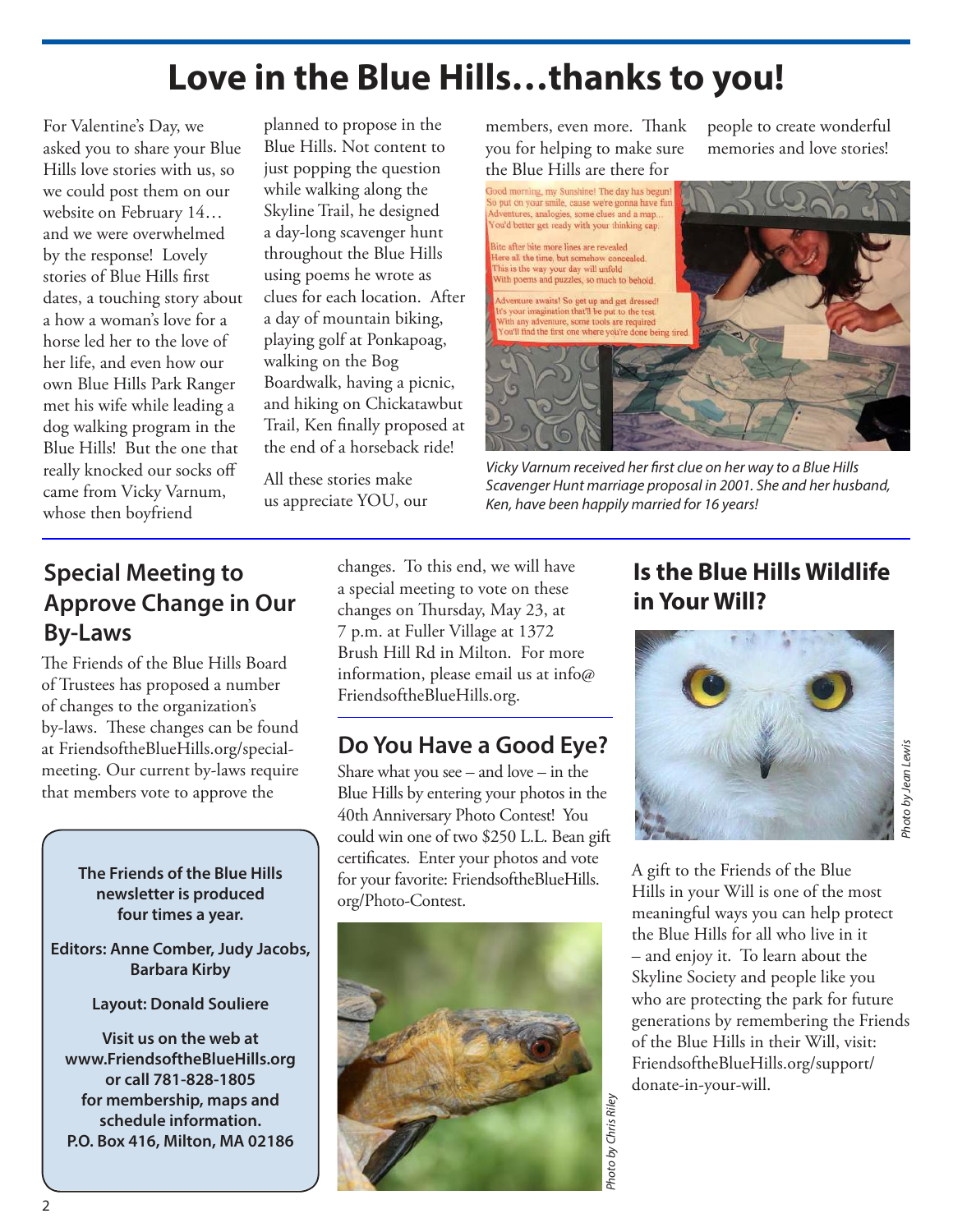## **Hot Times at a Cold Winter Fest!**

With the wind chill dipping temperatures below zero, it was the perfect night to warm up with a bowl of hot chili at our annual Blue Hills Winter Fest. Local restaurants competed in the Battle of the Blue Hills Chili Cook-Off, with Blue Hills Grille and Cooking in with Stephanie winning Judges' Choice and People's Choice respectively, and The Fours winning Best Traditional Chili. In addition to the chili, attendees enjoyed discounted skiing, live Irish music by Songs for Ceilidh, winter crafts, and stargazing.

**Special thanks to Blue Hills Ski Area for hosting the event and to our sponsors, AFC Urgent Care in Braintree and Dedham, Coldwell Banker Residential Brokerage in Milton and Boston Solar.**

We are also grateful to the businesses that helped make Winter Fest a big success: Fruit Center Marketplace in Milton, Beth Israel Deaconess Medical Center- Milton, and Star Market in Dorchester.

Congratulations and THANK YOU to our wonderful Chili Cook Off Competitors:

- • Blue Hills Grille in Canton
- Chili's in Braintree
- • Cooking In wtih Stephanie in Milton
- The Fours in Quincy
- Whole Foods Market at Legacy Place



 Songs for Ceilidh entertained attendees and helped celebrate the Friends' 40th year with contagious energy and footstomping Irish music.



Betty Hayward enjoyed a winter craft.



Tim Colton from The Fours in Quincy provided one of the five delicious chilis that attendees could vote for, taste – and enjoy!



Judges undertook the tasty task of tasting each chili and designating a winner. Judges from left to right include Jeremy Comeau, Lisa Connell, Jeanne Falconi Schmidt, Joe Papagno, Jody Leveroni, Walter Timilty, Eric Grady, Mike Albert, and Richard Wells.